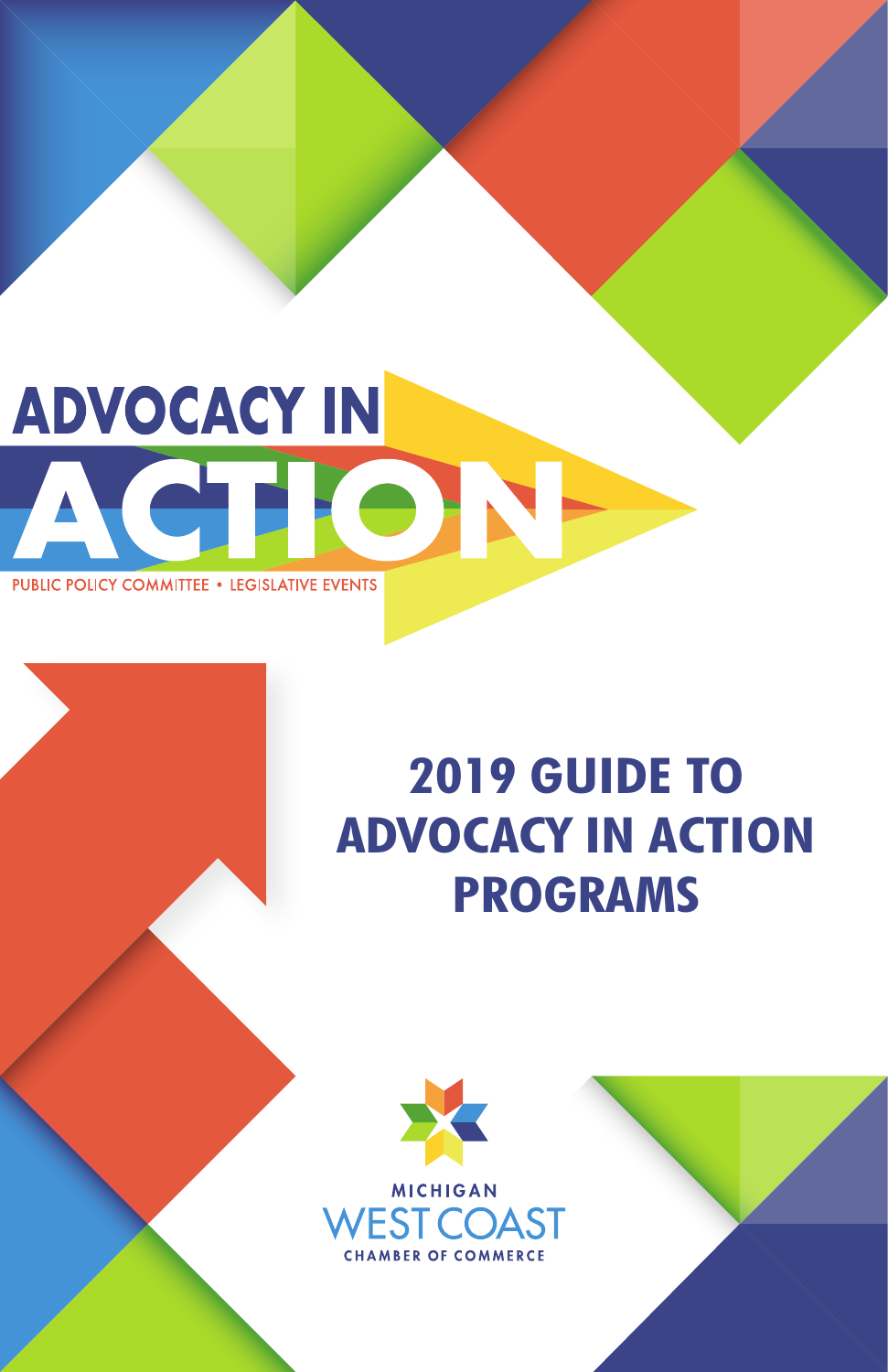# **WELCOME**

If you're not yet familiar with the term, "Advocacy"<br>Action" is an umbrella for the various West Coast f you're not yet familiar with the term, "Advocacy in Chamber advocacy programs that promote a businessfriendly environment.You'll find Chamber staff, Board members and Ambassadors out in the community every day, actively listening to your concerns and ideas. This is how we stay on top of what is most important to the businesses in West Michigan.

Next, we act. We invite experts to share insight, we bring in our elected officials to hear directly from our members, we convene meetings and events to facilitate discussions, and we publish educational materials to keep our members informed. As the voice of the business community, the West Coast Chamber is committed to promoting action that will improve our business climate and positively impact our economy. As a Chamber member, you have all of our resources and connections at your fingertips, and we urge you to take advantage of that benefit and stay connected.

Best Regards,

Jane Clark

Jane Clark, President Michigan West Coast Chamber of Commerce



272 E 8th St, Holland, MI 49423 Ph: (616) 392-2389 info@westcoastchamber.org www.westcoastchamber.org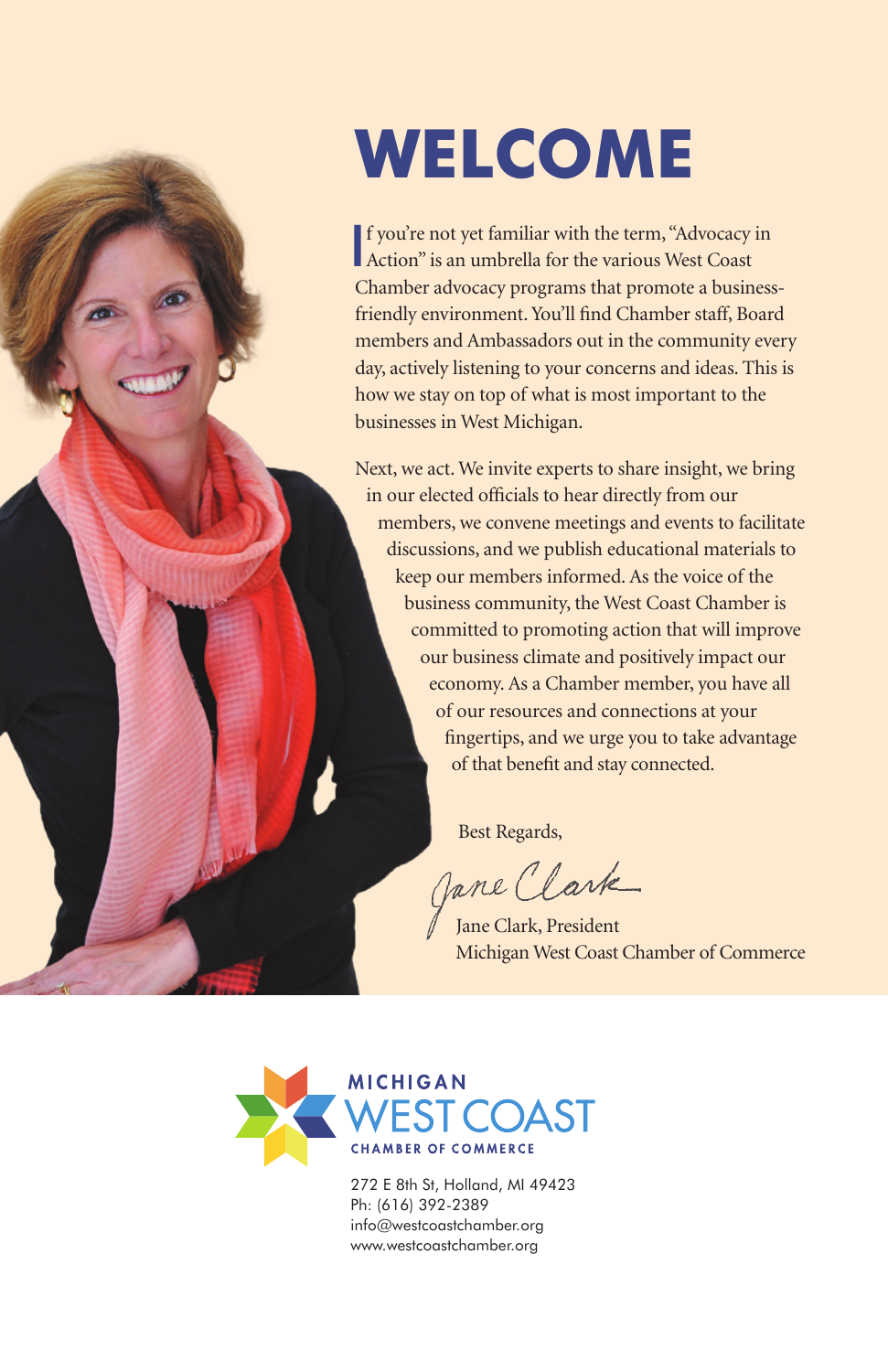# Advocacy in **ACTION**

'he West Coast Chamber is uniquely positioned at the crossroads that connect businesses of all sizes, non-profits, and local and state government representatives so we can tackle issues head-on. By providing opportunities for our members to come together at events and committee meetings, we're able to get a pulse of what current issues are most pressing, and a preview of what proposals and projects lie ahead. We curate this information and we share it with the broader business community so that all voices have an opportunity to weigh in and discuss. It's our goal to make sure that our members are informed and that they have a voice in decisions that impact our community. We call this commitment "Advocacy in Action."

The West Coast Chamber serves as the advocate at the local, state, and federal levels for over 1,200 member businesses and 64,000 member employees. Our commitment is to educate our members on issues which impact our members and community, and to serve as an advocate for a business-friendly environment.

Our Public Policy Agenda was created to inform our members, our elected officials, and our community on the position of the West Coast Chamber on issues that impact business.



The Michigan West Coast Chamber of Commerce is your business advocate. We do this by:

- Monitoring legislation at the local, state, and federal level that has a potential effect on the business community
- Actively communicating with local, state, and federal officials on business related issues
- Offering opportunities for our members to connect with elected officials
- Informing our members on public policy issues that impact their business
- Joining forces with the Grand Rapids, Muskegon, and Grand Haven Chambers of Commerce through the West Michigan Chamber Coalition on issues with regional and statewide importance and the Great Lakes Metro Chamber Coalition on federal issues

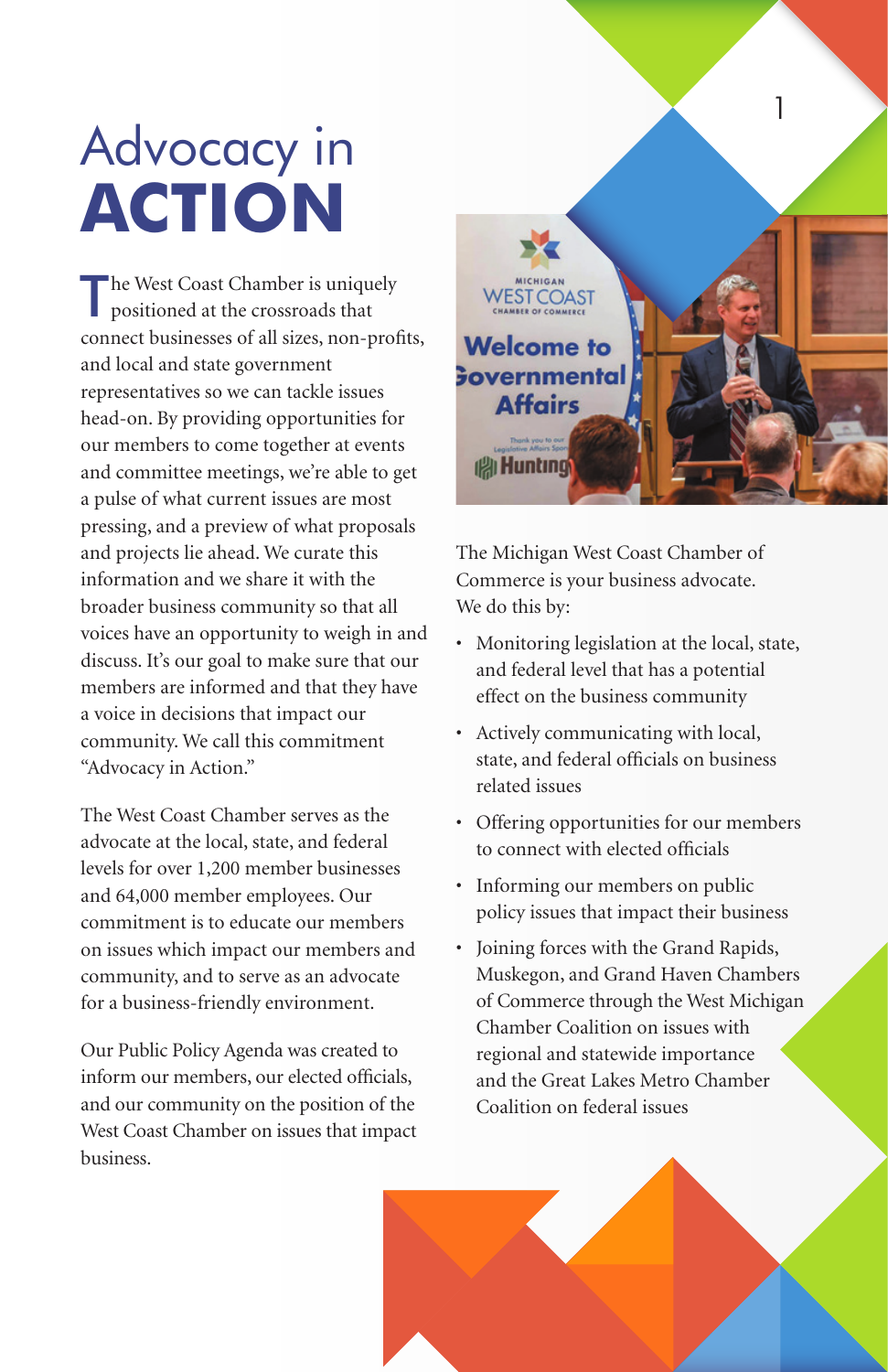# 2019-20 Public Policy **PRIORITIES**



# INFRASTRUCTURE

Modern, up-to-date infrastructure must be maintained for our community and state to effectively compete in the global marketplace.

- Encourage the deployment of internet technologies that are ubiquitous and affordable to support the development, attraction, and growth of technologybased businesses and jobs
- Advocate for the development of energy policies that ensure reliable and economical energy supplies while maintaining environmental responsibility
- Support Lake Macatawa and Lake Michigan infrastructure needs including dredging and port projects
- Endorse efforts to ensure a clean and viable water system
- Support the West Michigan Regional Airport and the Gerald R. Ford International Airport
- Maintain and grow the commitment to fix Michigan's roads and bridges
- Support the development and funding of a long-term strategy that includes asset management to modernize and maintain Michigan's critical economic development infrastructure

# A TALENTED MICHIGAN

To compete in the 21st Century economy and to continue to grow as a state, Michigan must attract, grow and retain a highlyskilled workforce.

- Continue investment in early childhood development through programs such as Ready for School, which results in improved student outcomes, enhanced academic achievement, and decreased social service costs
- Support rigorous K-12 reform standards that prepare students for success in the 21st Century economy
- Support effective workforce training programs like the Skilled Trades Training Fund
- Enhance career counseling with the focus of helping students and adults explore career options, whether that pathway is early/middle college, apprenticeship, community college or four-year universities, and provide guidance on setting a path to a career
- Support market-based approaches for affordable housing including efforts of Housing Next in our community
- Support efforts of Public Transportation in our community
- Support reasonable criminal justice reform that would reduce barriers of employment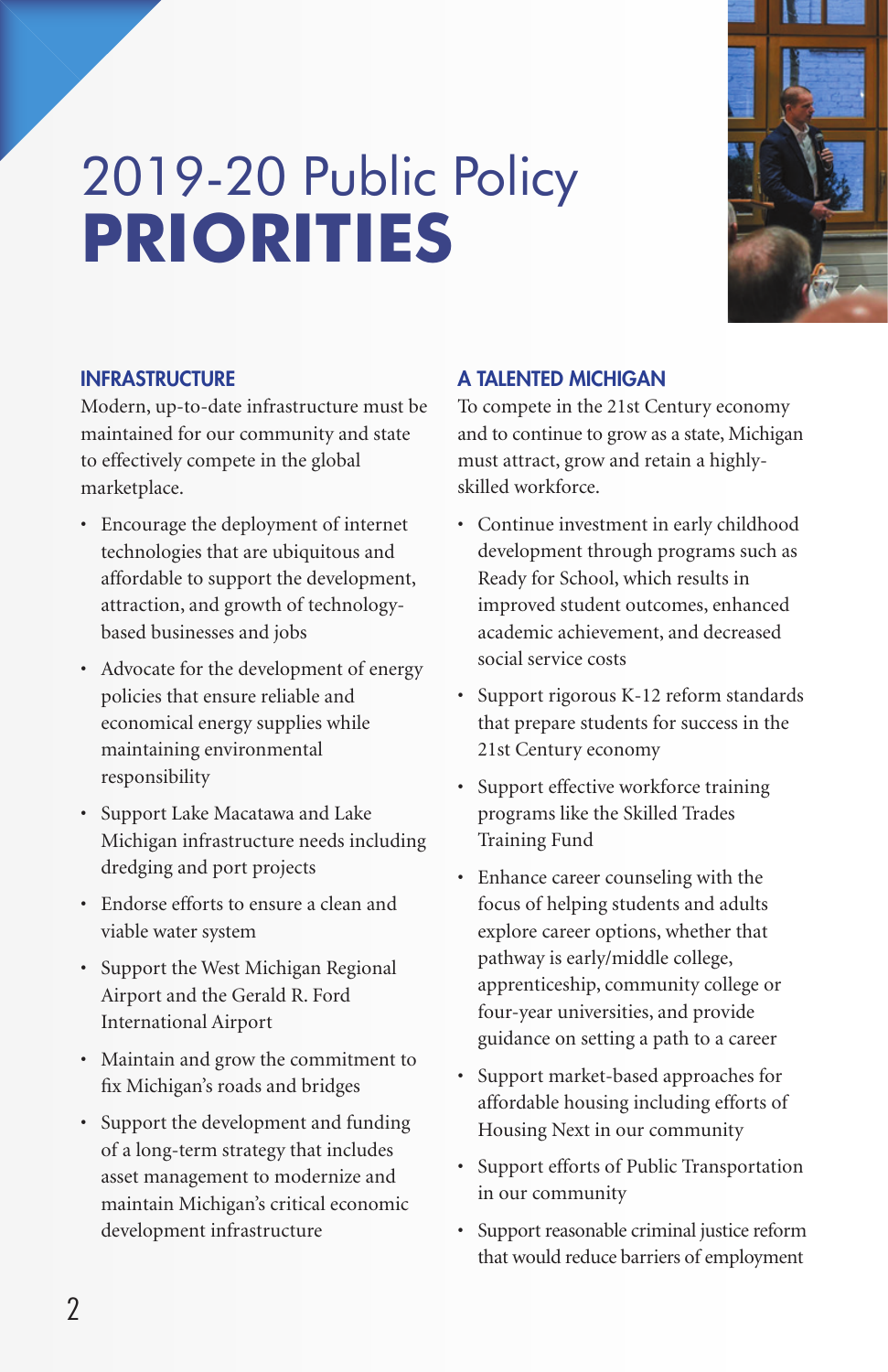

# TACKLING UNFUNDED LIABILITIES

Michigan is making headway to address legacy costs. Retiree benefits must be addressed to resolve the problems hamstringing too many local units of government.

- Encourage transparency of the real obligations facing units of government, using realistic assumptions
- Support appropriate funding plans and/ or move to a defined contribution for retiree income
- Support appropriate funding plan and/ or move to a defined contribution for retiree healthcare

# PROMOTE GOOD GOVERNANCE

We must work to institutionalize a culture of good governance in Michigan.

- Promote civility in political discourse
- Encourage responsible, timely, long-term budgeting at the state and local level
- Encourage regular review of programs to determine they are efficient and effective
- Support a consistent and smart regulatory environment that avoids duplicative and costly regulation
- Support efforts that encourage the sharing of services and cooperation between local governments

### ENVIRONMENT

The Chamber must work to ensure that environmental regulations encourage and support a growing economy while balancing and protecting our quality of life.

# ENCOURAGE CONTROL OF INVASIVE SPECIES

- Support efforts to continue to achieve our region's air quality attainment status
- Support Project Clarity and efforts to improve Lake Macatawa Water Quality

#### **HEALTHCARE**

The rising cost of health care directly impacts business. The Chamber will provide information and tools to help member businesses control health care costs.

- Endorse efforts to control the rising cost of health care through expanding flexibility, transparency, competition, and choice in the health insurance marketplace
- Support Medicaid reform as long as it does not adversely affect health care costs.

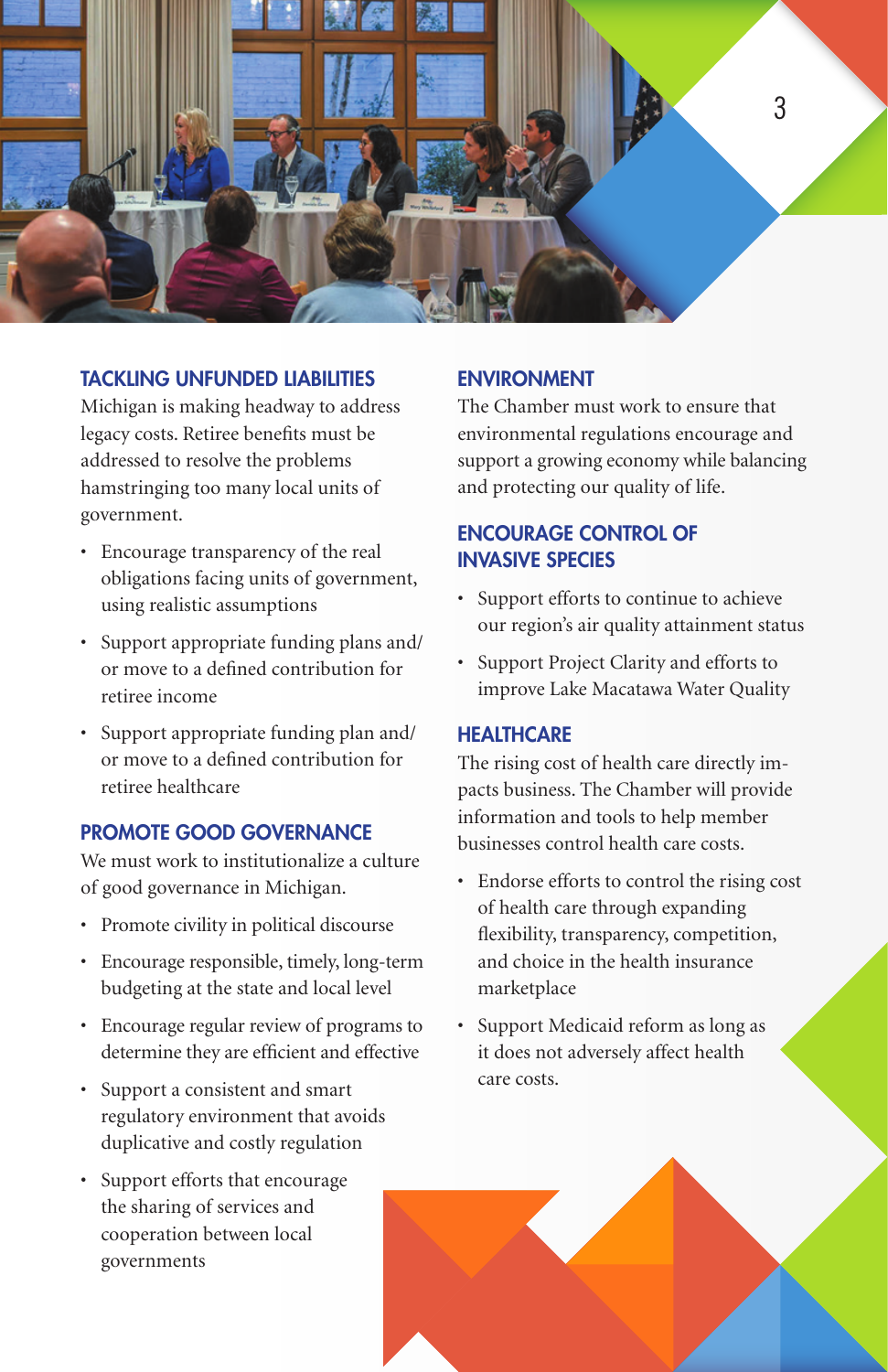# Upcoming Advocacy in Action **EVENTS**

*Public Policy Committee events* feature presentation on and discussion of key community/ business issues, as well as updates from our local elected officials. The committee then makes recommendations to the Chamber Board on matters of policy. These monthly events are held in the West Coast Chamber Learning Lab and are open to all members.

*Governmental Affairs Breakfasts* are an excellent opportunity to network with representatives across all public and private sectors of our business community, including those in education, health care, non-profits, and government. Our elected officials report out and answer questions. These monthly events include a full buffet breakfast and are open to all members.

# **JANUARY**

Friday, January 11, 8:00 am *Public Policy Committee Meeting*

Monday, January 21, 7:30 am *Governmental Affairs Breakfast*

### **FEBRUARY**

Friday, February 8, 8:00 am *Public Policy Committee Meeting*

Monday, February 18, 7:30 am *Governmental Affairs Breakfast*

#### MARCH

Friday, March 8, 8:00 am *Public Policy Committee Meeting*

Monday, March 18, 7:30 am *Governmental Affairs Breakfast*

#### APRIL

Friday, April 12, 8:00 am *Public Policy Committee Meeting*

Monday, April 15, 7:30 am *Governmental Affairs Breakfast*



# MAY Friday, May 10, 8:00 am *Public Policy Committee Meeting*

Monday, May 20, 7:30 am *Governmental Affairs Breakfast*

### **JUNE**

June, TBD *Lunch with U.S. Congressman Fred Upton*

Friday, June 14, 8:00 am *Public Policy Committee Meeting*

Monday, June 17, 7:30 am *Governmental Affairs Breakfast*

# *Thank you to Huntington Bank for their continuous support as the West Coast Chamber's Legislative Sponsor.*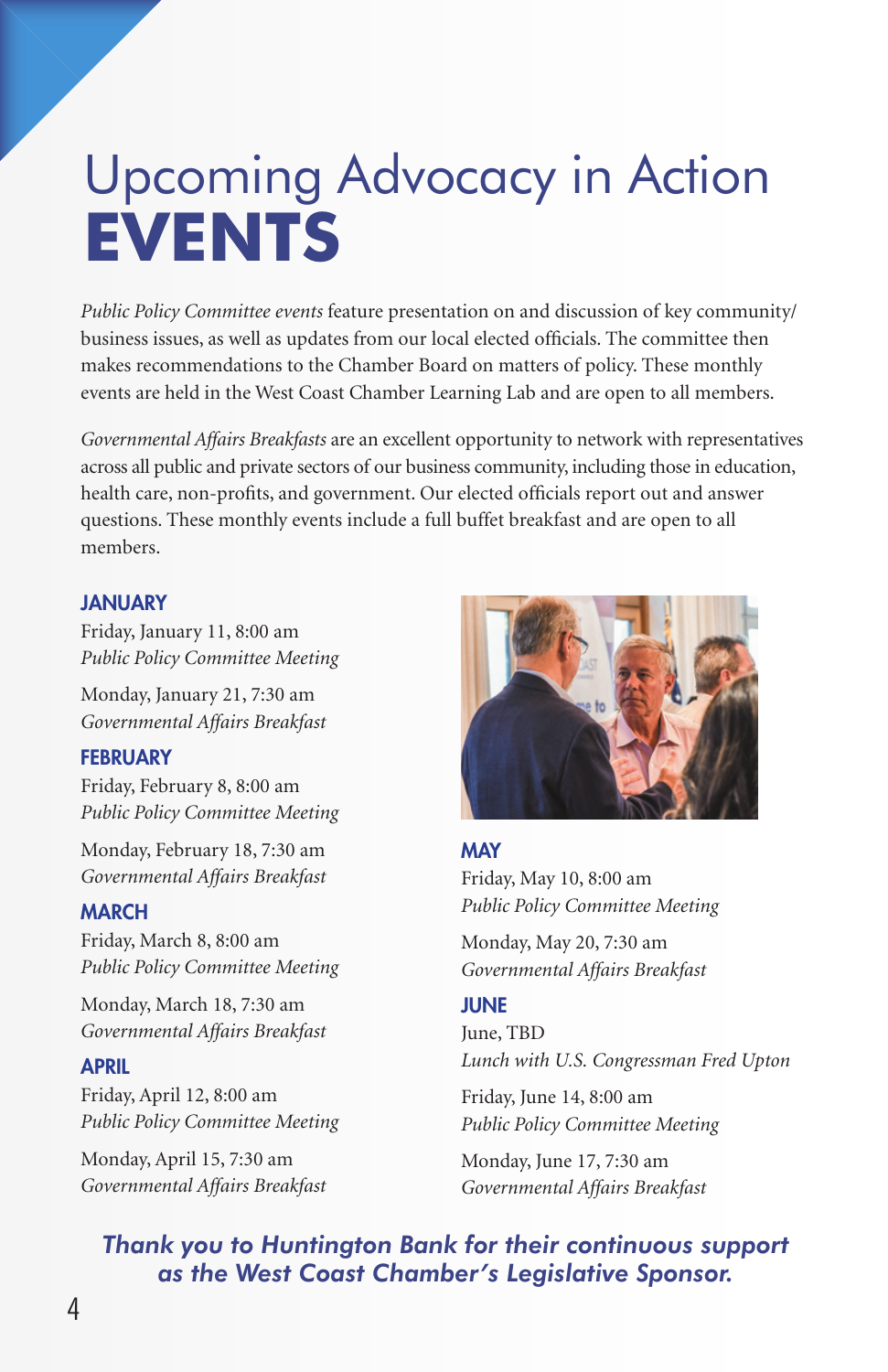



# **Local Districts**



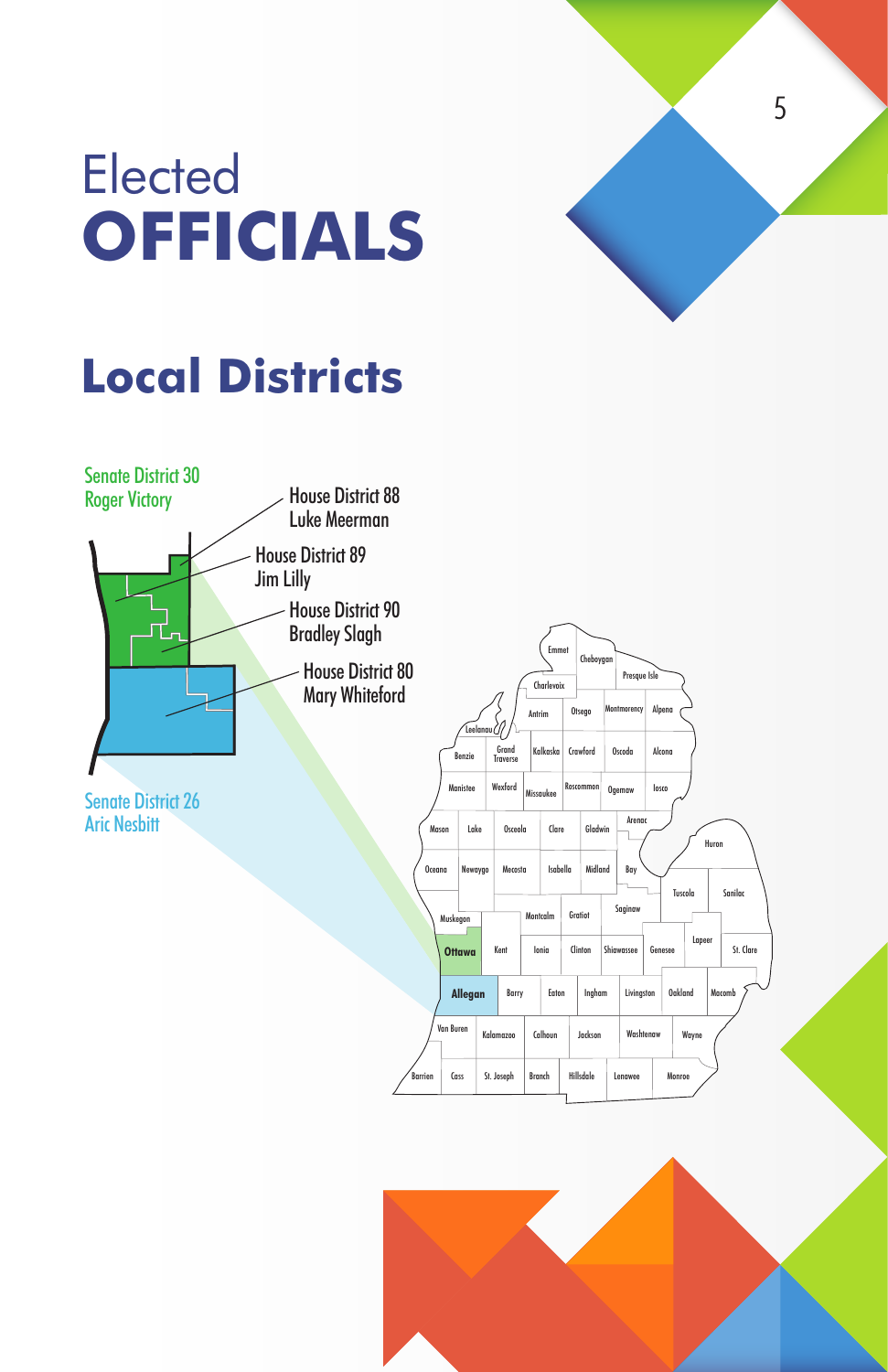### GRETCHEN WHITMER GOVERNOR



Gretchen Whitmer, Democrat, is the Governor-Elect for Michigan. Her goal is to build a better Michigan

so that people can build their lives here. She will focus on making real differences in people's lives, including fixing the roads, making

healthcare more affordable, improving education and skills training, cleaning up drinking water, and repealing the retirement tax. A graduate of Michigan State University, Whitmer formerly served as a Michigan State Representative (2001-2006), Senator (2006- 2010), and Senate Democratic Leader (2010-2015). She was Ingham County Prosecutor in 2016 and also taught at MSU and the University of Michigan. Gretchen lives in East Lansing with her husband Marc, daughters Sherry and Sydney, and stepsons Alex, Mason and Winston.

### GARY PETERS U.S. SENATE



Democratic Senator Gary Peters represents the State of Michigan and has done so since his

election in 2014. In the 115th Congress, Gary serves on the Senate Armed Services Committee, Senate Commerce, Science, and Transportation Committee, the Senate Homeland Security and Governmental Affairs Committee and the Joint Economic Committee. In the U.S. Senate, Gary's top

priority is to continue supporting job creation and economic growth to strengthen Michigan small businesses and our middle class. He previously served on the Rochester Hills City Council, Michigan State Senate, U.S. House of Representatives, and the Michigan State Lottery.

Peters earned his B.A. in Political Science from Alma College, an M.B.A. in Finance from the University of Detroit Mercy, a law degree from Wayne State University Law School and an M.A. in Philosophy from Michigan State University, with a focus on the ethics of development. For more than 20 years, Gary worked as an investment advisor yet always felt the need to serve and give back to his community; he also volunteered for the U.S. Navy Reserve where he earned a Seabee Combat Warfare Specialist designation and rose to the rank of Lieutenant Commander. He and his wife, Colleen, live in Oakland County and have three children.

### DEBBIE STABENOW U.S. SENATE



elected to the U.S. Congress. In 2000, she became the first woman from the State of Michigan elected to the United States Senate, where she also currently serves as the

After 12 years in the Michigan House of **Representatives** and 4 years in the State Senate, Democrat Debbie Stabenow was

Chair of the Democratic Policy and Communications Center. She is a member of the Senate Energy, Finance, and Budget Committees as well as Ranking Member of the Senate Agriculture Committee.

Born in Gladwin and raised in Clare, Debbie received Bachelor's and Master's degrees from Michigan State University and worked with youth in the public schools before running for public

office. Her top priorities are creating jobs in Michigan as well as giving Michigan a voice that aligns Congress's priorities with those of middle class families. Her home is in Lansing, where she is a lifelong Methodist and a member of Grace United Methodist Church. She has two grown children, Todd and Michelle; a daughter-in-law, Sara; a son-in-law, Scott; and four grandchildren.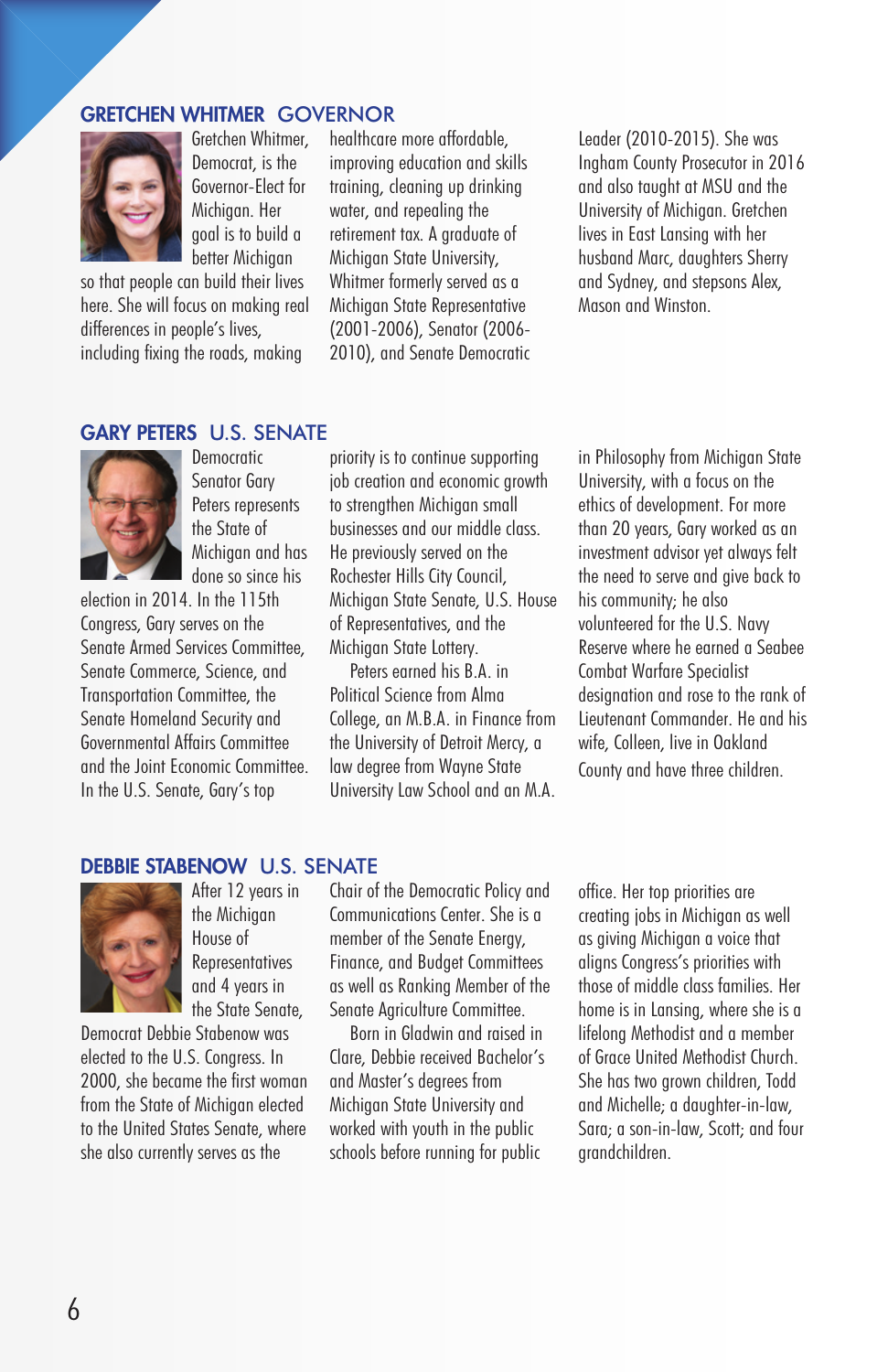# **BILL HUIZENGA U.S. HOUSE, DISTRICT 2** 7



Republican Congressman Bill Huizenga represents Michigan's 2nd Congressional

District, which stretches from Kentwood to the lakeshore and up the coast of Lake Michigan from Holland to Ludington. Huizenga was first elected to Congress in 2010 and is currently serving in his fourth term. He serves as Co-Chair of the Great Lakes Task Force, the bipartisan group that

fosters cooperation and support for policies and programs that enhance the environmental health of the Great Lakes while also ensuring the full economic potential of the Great Lakes region is realized. Huizenga is a member of the House Financial Services Committee, and chairs the Capital Markets, Securities, and Investment Subcommittee for the 115th Congress. He also leads oversight efforts pertaining to the Securities and Exchange Commission, and is a member of

the Monetary Policy and Trade Subcommittee.

Huizenga studied Political Science at Calvin College and worked as a realtor and entrepreneur before pursuing public policy. The Congressman is a lifelong resident of Ottawa County, where he currently resides with his wife and children. Today, Bill also co-owns Huizenga Gravel Inc. located in Jenison, MI.

#### FRED UPTON U.S. HOUSE, DISTRICT 6



Republican **Congressman** Fred Upton is the U.S. Representative for Southwest Michigan's Sixth

Congressional District and has served in this position since being elected in 1986. Upton previously worked under President Ronald Reagan in the Office of Management and Budget and formerly served as Chairman of the Committee of Energy and Commerce. Currently, he serves as Chairman of the Subcommittee on Energy. He is also an active member of the Great Lakes Task Force and has demonstrated leadership in this aspect. Fred's top priorities remain job creation, economic growth, and working to help all residents of Southwest Michigan live longer, better lives.

Fred, and his staff, are committed to helping residents of Southwest Michigan who run into snags dealing directly with the federal government. He maintains two constituent district offices,

located in Benton Harbor/St. Joseph (269-982-1986) and Kalamazoo (269-385-0039) as well as Washington, D.C. (202-225-3761), where dedicated caseworkers serve as intermediaries to help them navigate the system.

He graduated from the University of Michigan with a Bachelor's degree in Journalism and has two children with his wife, Amey.

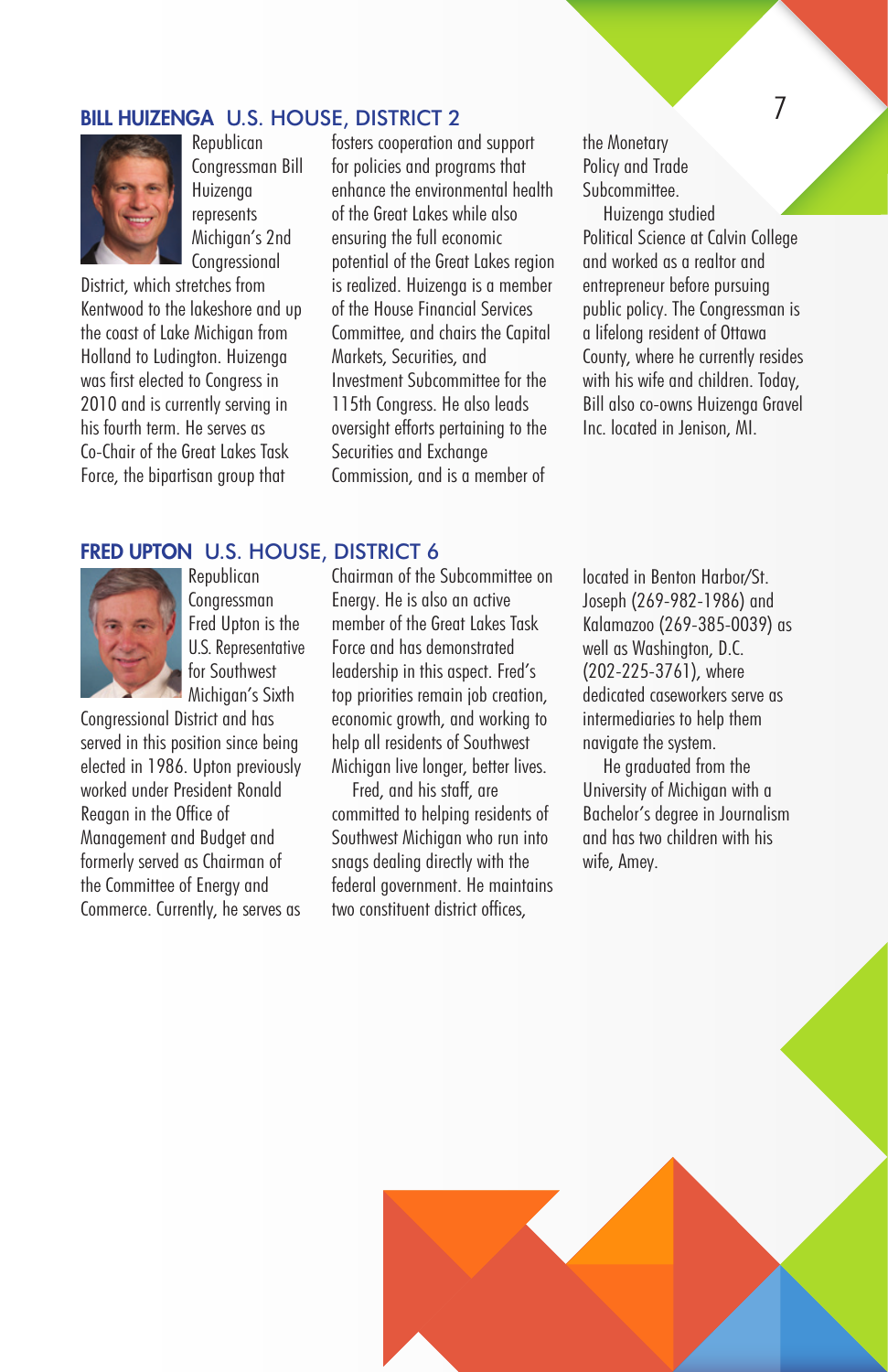# ARIC NESBITT STATE SENATE, DISTRICT 26



Aric Nesbitt, Republican, ran for State Senate to "continue achieving conservative

results, strongly defend our values, and build a brighter future for the hardworking taxpayers, small businesses, farmers, and families

of West Michigan." After growing up on a six-generation family farm in West Michigan, he earned an Economics degree from Hillsdale College and later added a Master's degree in International Business. For his work as a conservative reformer, Hillsdale recently awarded Nesbitt as a Distinguished Alumnus. He represented the

people of Van Buren County in the Michigan House of Representatives and was a member of Governor Snyder's cabinet. He focuses on turning principles and solutions into a reality. Aric and his wife Trisha live in Lawton. His family still operates their grape and dairy farm.

### ROGER VICTORY STATE SENATE, DISTRICT 88



Representative Roger Victory, Republican, was first elected to serve the 88th District in

Michigan House of Representatives in 2012 and was re-elected to a third term in 2016. Victory earned a degree in Business Management from Davenport University and graduated from Michigan State

University's Great Lakes Leadership Academy. Roger owns Victory Farms, LLC, a year-round specialty crop producer, as well as Victory Sales, LLC, a national produce distributor. He also co-owned a trucking company from 1996-2004.

Currently, he is an executive board member of the Michigan Vegetable Council, Vice President of the Vriesland Growers

Cooperative, and serves on the National Council of Agricultural Employees. He is also active with the Ottawa County Republican Party and on the advisory board of the Ottawa County Careerline Tech Center. Roger is a lifelong member of First Hudsonville Christian Reformed Church where he has served as an elder and a deacon.

### JIM LILLY STATE HOUSE, DISTRICT 89



Republican Jim Lilly was first elected to the Michigan House of Representatives in November

2016 and represents the 89th District. Lilly, a graduate of West Ottawa High School, received his bachelor's degree in Economics and Finance from John Carroll University. He is also a graduate of the Stonier Graduate School of Banking and the Wharton Executive Leadership Program, and is currently pursuing his master's in Business Administration at Grand Valley State University. He

and his wife, Sarah, are active in the community with their roles in local nonprofits and civic organizations. Lilly is a past member of the Board of Directors at Lakeshore 504 and has previously been president at Holland Area Arts Council, Fund Development Director at Holland Young Professionals, and president at Holland Professional Club.

Working with new enterprises and growing businesses taught Jim about the importance of investment in our community and the role that government can play in economic development. He has worked as a legislator to make a

more efficient and responsive state government. Jim stresses the importance of the business community being constantly engaged to ensure that their voice will have a real impact at the Capitol. He emphasizes his open-door policy and encourages direct engagement from the business community to inform and make an impact in Lansing. Personally, Lilly is grateful to live in one of the most beautiful areas and enjoys taking a boat ride on Lake Macatawa or watching a sunset over Lake Michigan.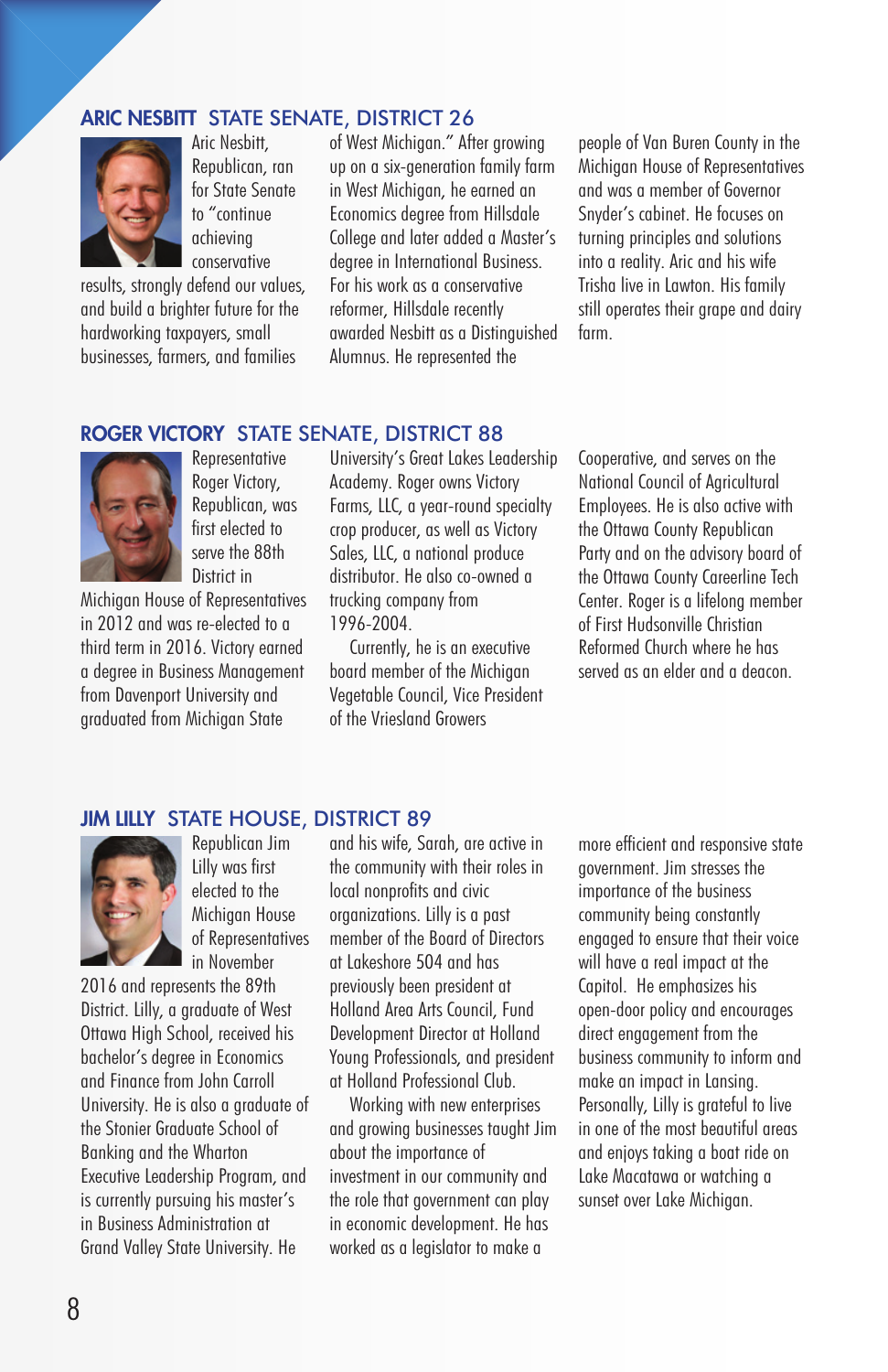# LUKE MEERMAN STATE HOUSE, DISTRICT 88 9



Luke Meerman, Republican, is State Representative of Michigan's 88th District. He stands by the

concepts of faith, family, and freedom. He believes that strong families ensure a bright future for our state; they hold our

communities together. Meerman backs the freedom and success of small businesses and believes in local solutions: "The entrepreneurial spirit is essential to the future of our country." He currently serves as a Polkton County Trustee, Executive committee member of the Ottawa County GOP, Communication

co-chair for the Ottawa County Farm Bureau, and board member of the Critter Barn in Zeeland. He and his wife Vicky have five children; they live on their family farm and he owns a few small businesses.

#### BRADLEY SLAGH STATE HOUSE, DISTRICT 90



Republican Bradley Slagh is Michigan's 90th District State Representative. A Zeeland native,

Brad has cultivated growth for the last 10 years as Ottawa County Treasurer, and before that, he invested in Zeeland Township for 5 years as Supervisor. These experiences have enhanced his understanding that leadership means using authority to meet needs. He graduated from Hope College with a degree in Business Administration and Teaching, maintains a real estate sales license, and was in the banking industry before running for public

office. Slagh has gained valuable experience throughout his career, putting to use both business and teaching skills. Brad and his wife Carol have 3 children. Both have also invested in the community throughout the years by playing active roles in multiple organizations.

# MARY WHITEFORD STATE HOUSE, DISTRICT 80



Republican Mary Whiteford serves the 80th District in the Michigan House of Representatives

and has done so since being elected in 2016. She serves as chair of the House Appropriations Environmental Quality Subcommittee and vice chair of the Agriculture and Rural Development Subcommittee. She also serves as a member of the Subcommittees on Licensing and Regulatory Affairs/Insurance and Financial Services and Health and Human Services.

Whiteford earned a Bachelor of Science in Nursing from Northern Illinois University and worked in

pediatric neurosurgery and emergency units. She started an accounting business with her husband, Kevin, and they now run their own financial planning firm. Whiteford was an active volunteer in her children's schools, ran homeowner associations, was appointed to city committees and was appointed to the Michigan Women's Commission where she worked on raising human trafficking awareness.

Mary's work in an emergency department has taught her how to prioritize, work as a team, and be an advocate. She also emphasizes the importance of what business owners sacrifice as well as contribute to provide for their families, employees, and the community. These real stories are important to her, and she encourages people to reach out to her so she can listen, learn, and implement real changes: "I am your partner." Additionally, Saugatuck Dunes State Park is one of her favorite "Pure Michigan" locations.